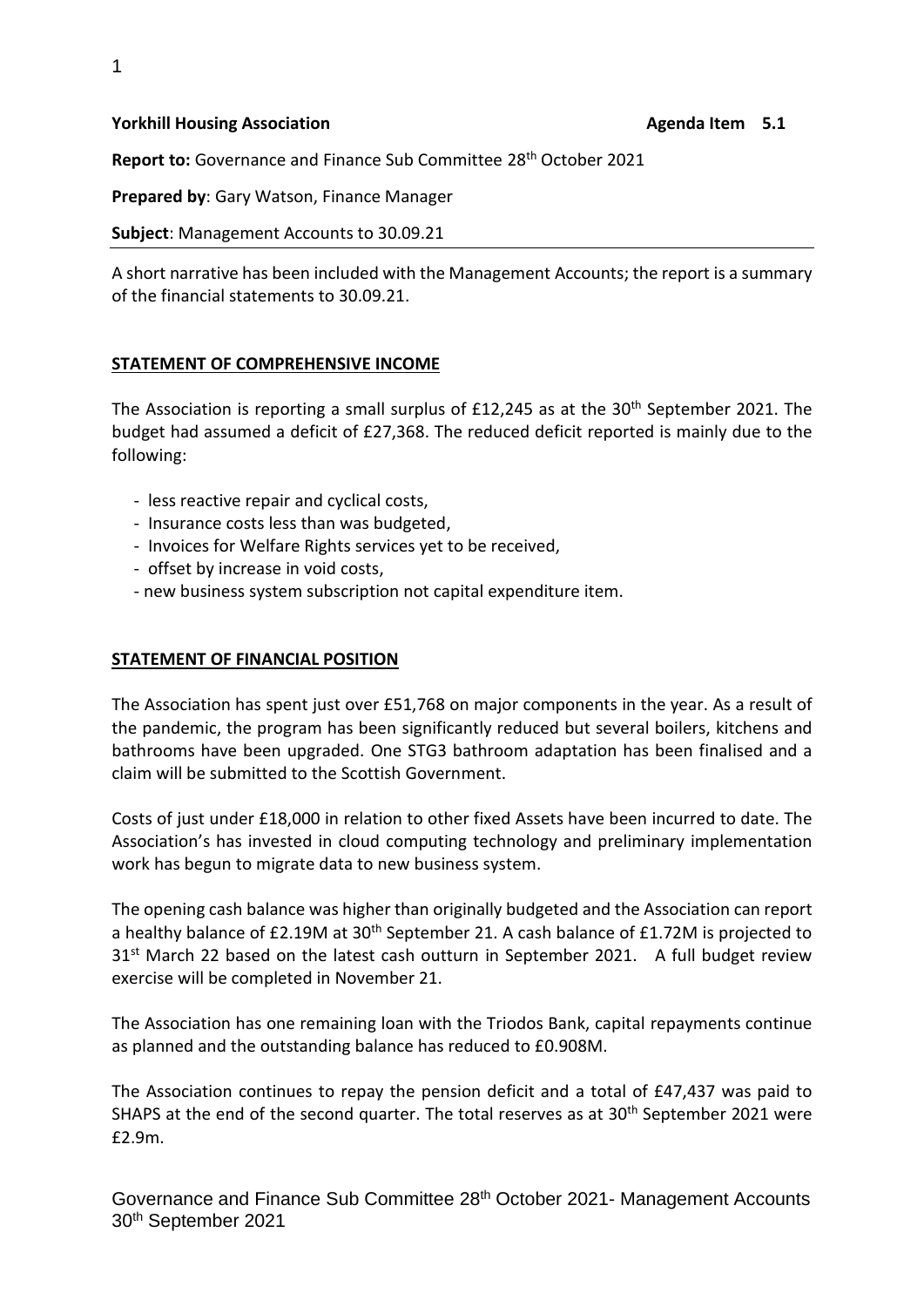### **Notes to Management Accounts:**

### **OVERHEADS**

### **1. Course and Conference Fees - Budget £5,375 Actual £7,351 Difference £-1,976**

Costs in relation to Data Protection training (£3,120) has been incurred earlier than was budgeted.

### **2. Audit and Accountancy Fees- Budget £7,986 Actual £3,213 Difference £4,773**

No internal audit work has been completed this year, with program to be confirmed. Costs incurred of £3,213 relates to SHAPS Pension report.

### **3. Postage and Stationery – Budget £6,500 Actual £8,483 Difference -£1,943**

Increased costs in this area relate to letterheads and franking machine and postage charges incurred earlier than expected.

### **4. Computer Maintenance Costs- Budget £21,488 Actual £48,315 Difference £-23,828**

The Association recently completed a tender exercise for a new business system. The preferred supplier Designer Software operate a subscription agreement with an annual renewal. Costs of £27,500 have been incurred for this year.

Given that the tender exercise was ongoing during the budget process we were unaware of the agreement. The budget assumed an asset would have been purchased and treated as capital item and depreciated.

This will be rectified during the budget review exercise in November 21. No impact on cash balances.

## **5. Sundry Expenses – Budget £5,565 Actual £2,560 Difference £3,005**

This area of the budget has been underspent. Document scanning has taken place later than was planned and less costs have been spent on office provisions and safety clothing.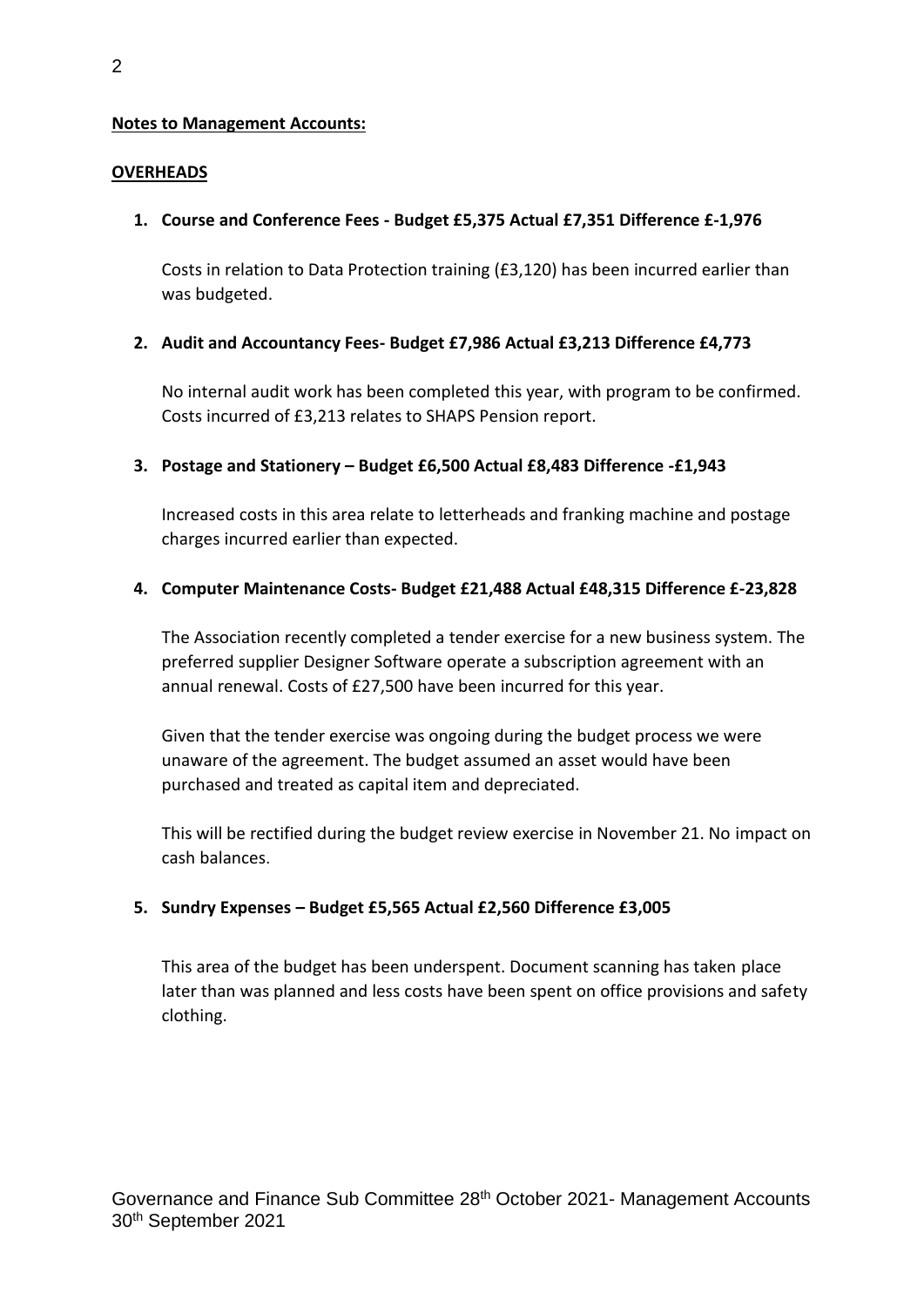### **DIRECT COSTS**

### **6. Property Insurance - Budget £55,000 Actual £44,745 Difference £10,255**

The budget was increased this year to reflect an expected increase in insurance costs however less costs incurred in this area.

### **7. Legal Fees Rents – Budget £2,550 Actual £0 Difference £2,550**

No spend in this area of the budget as yet. No court actions have been raised by Housing management to date.

### **8. Reactive Repairs-Budget £59,850 Actual £38,689 Difference £21,161**

Less costs incurred in this area as reactive repairs program is reduced as a result of pandemic. No costs incurred with regards to recharge of bulk uplifts.

## **9. Cyclical Repairs Budget- £85,243 Actual £66,256 Difference £18,987**

Less costs incurred in this area. The smoke alarm program is due to be completed this financial year. The final cost was expected to be incurred in the first quarter but this has yet to be completed.

### **10. Major Repairs Budget- £53,401 Actual £78,309 Difference -£24,908**

Budgeted amount is lower than Property Services Reports. Will be rectified in Budget review November 21 and will reduce the variance.

## **11. Welfare Rights Service- Budget £10,000 Actual £5,361 Difference £4,639**

Invoices for the second quarter have yet to be received. Welfare rights and money advice services have continued throughout pandemic.

### **STATEMENT OF COMPREHENSIVE INCOME**

### **12. Voids- Budget £-7,953, Actual £-12,853 Difference £-4,900**

Void loss in higher than expected at this point in the financial year. Housing Management will continue to monitor effects of Pandemic on void loss. Similar trend noted in first quarter compared to previous year.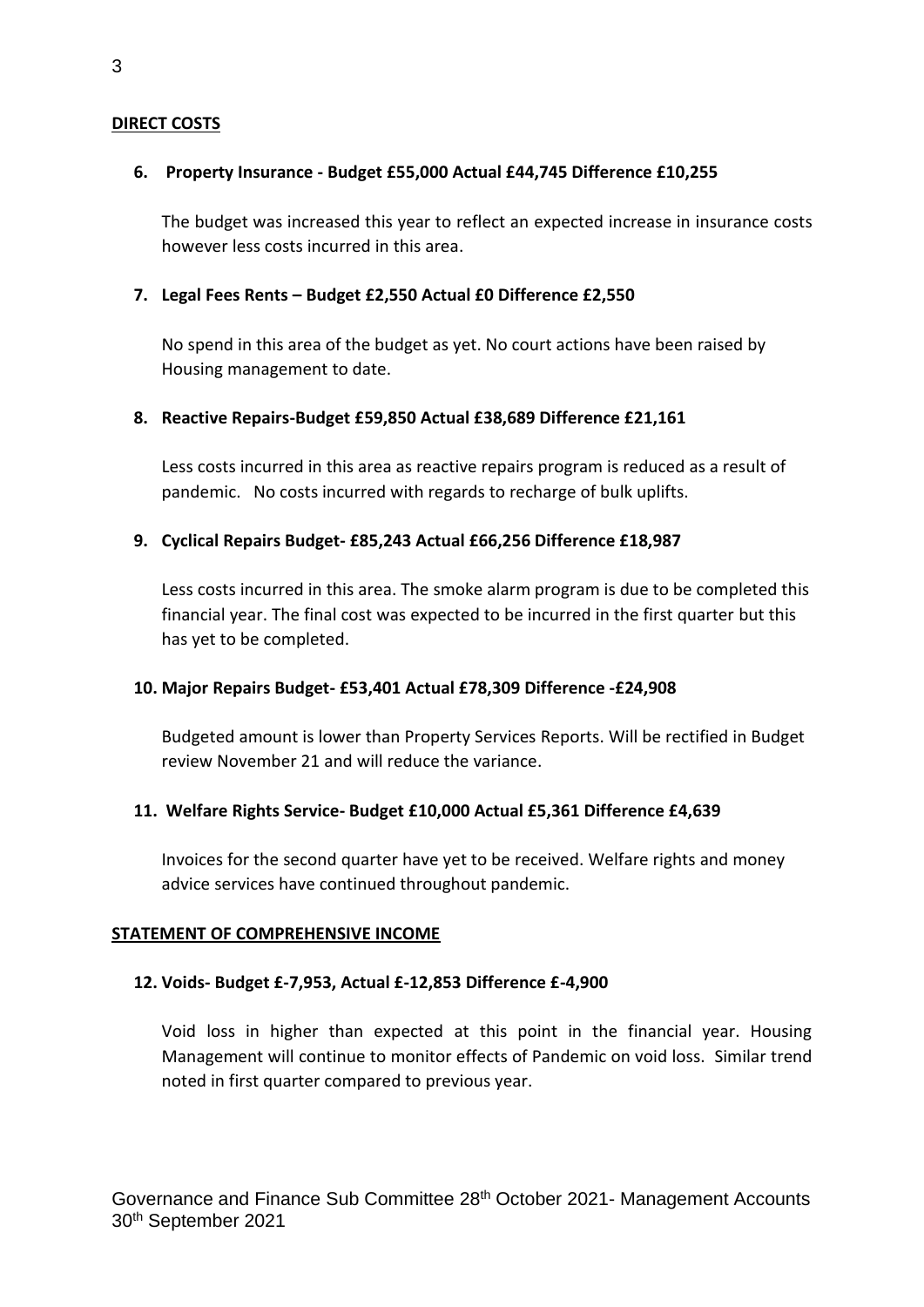## **13. Management Fees- Budget £15,240 Actual £9,288 Difference £-5,952**

Less income has been received in Management fees. The Factoring bills will be issued in November 21 and the remaining fees will be charged.

### **14. Admin Fees- Budget £6,353 Actual £4,618 Difference £-1,735**

Less fees received to date.

### **15. STG Maintenenance Allowance - Budget £625 Actual £0 Difference £-625**

No claims submitted to Q2 with first claim due to be submitted November 21.

### **16. Service Costs Budget- £48,715 Actual £54,892 Difference £-6,177**

Service Costs are higher than was budgeted at this stage. Housing Management/Finance will investigate this difference as Service income should equal the Service Costs.

### **17. Bad Debts- Budget £10,000 Actual £0 Difference £10,000**

No bad debts have been identified or wriiten off to 30/9/21.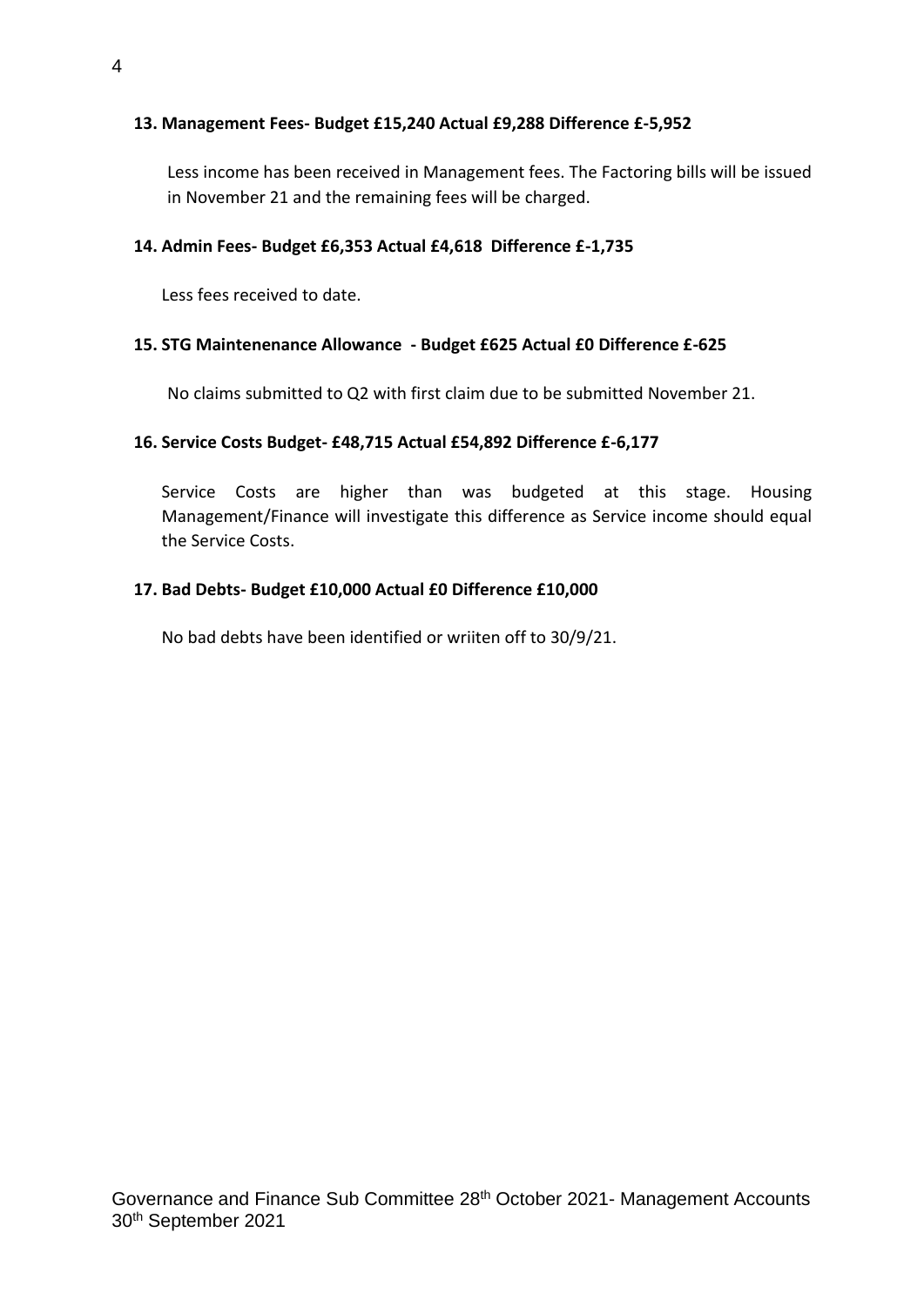# **YORKHILL HOUSING ASSOCIATION LIMITED**

**MANAGEMENT ACCOUNTS 30TH SEPT 2021**

|                                       | <b>BUDGET</b> |                  |             |             |                |           |
|---------------------------------------|---------------|------------------|-------------|-------------|----------------|-----------|
|                                       | <b>TO</b>     | <b>ACTUAL TO</b> | <b>DIFF</b> | <b>DIFF</b> | <b>Note</b>    | $21 - 22$ |
|                                       | 30.09.21      | 30.09.21         |             | %           |                |           |
| <b>Operating Costs</b>                |               |                  |             |             |                |           |
| <b>Employee Costs</b>                 | 375,220       | 366,241          | 8,979       | 2%          |                | 750,441   |
| <b>Overheads</b>                      |               |                  |             |             |                |           |
| Rent Rates & Insurance                | 7,140         | 7,720            | $-580$      | -8%         |                | 10,200    |
| Heating, Lighting, Cleaning           | 7,200         | 5,625            | 1,575       | 22%         |                | 14,400    |
| Telephones                            | 2,600         | 1,806            | 794         | 31%         |                | 5,200     |
| <b>Office Repairs &amp; Supplies</b>  | 2,550         | 1,511            | 1,039       | 41%         |                | 5,100     |
| <b>Recruitment Costs</b>              | 1,000         | 0                | 1,000       | 0%          |                | 2,000     |
| Travel                                | 550           | 0                | 550         | 100%        |                | 1,100     |
| Subscriptions                         | 15,470        | 15,412           | 58          | 0%          |                | 18,200    |
| Course & Conf Exp                     | 5,375         | 7,351            | $-1,976$    | $-37%$      | 1              | 10,750    |
| <b>Audit Fees</b>                     | 7,986         | 3,213            | 4,773       | 0%          | $\overline{2}$ | 24,200    |
| Postage, Stationery, Printing         | 6,500         | 8,483            | $-1,983$    | $-31%$      | 3              | 13,000    |
| <b>Computer Costs</b>                 | 24,488        | 48,315           | $-23,828$   | $-97%$      | 4              | 32,650    |
| <b>Bank Charges</b>                   | 3,125         | 2,513            | 612         | 20%         |                | 6,250     |
| Depreciation on fixtures and fittings | 21,700        | 0                | 21,700      | 0%          | 4              | 43,400    |
| <b>Depreciation Office Premises</b>   | 4,751         | 4,751            | $-1$        | 0%          |                | 9,501     |
| <b>Sundry Expenses</b>                | 5,565         | 2,560            | 3,005       | 54%         | 5              | 11,594    |
| Legal Expenses                        | 1,525         | 864              | 661         | 43%         |                | 3,050     |
| Marketing & Tenant Participation      |               |                  |             |             |                |           |
| Costs                                 | 1,475         | 0                | 1,475       | 0%          |                | 5,900     |
|                                       | 118,999       | 110,124          | 8,875       |             |                |           |
| <b>Total Admin Costs.</b>             | 494,219       | 476,365          | 17,854      |             |                | 966,936   |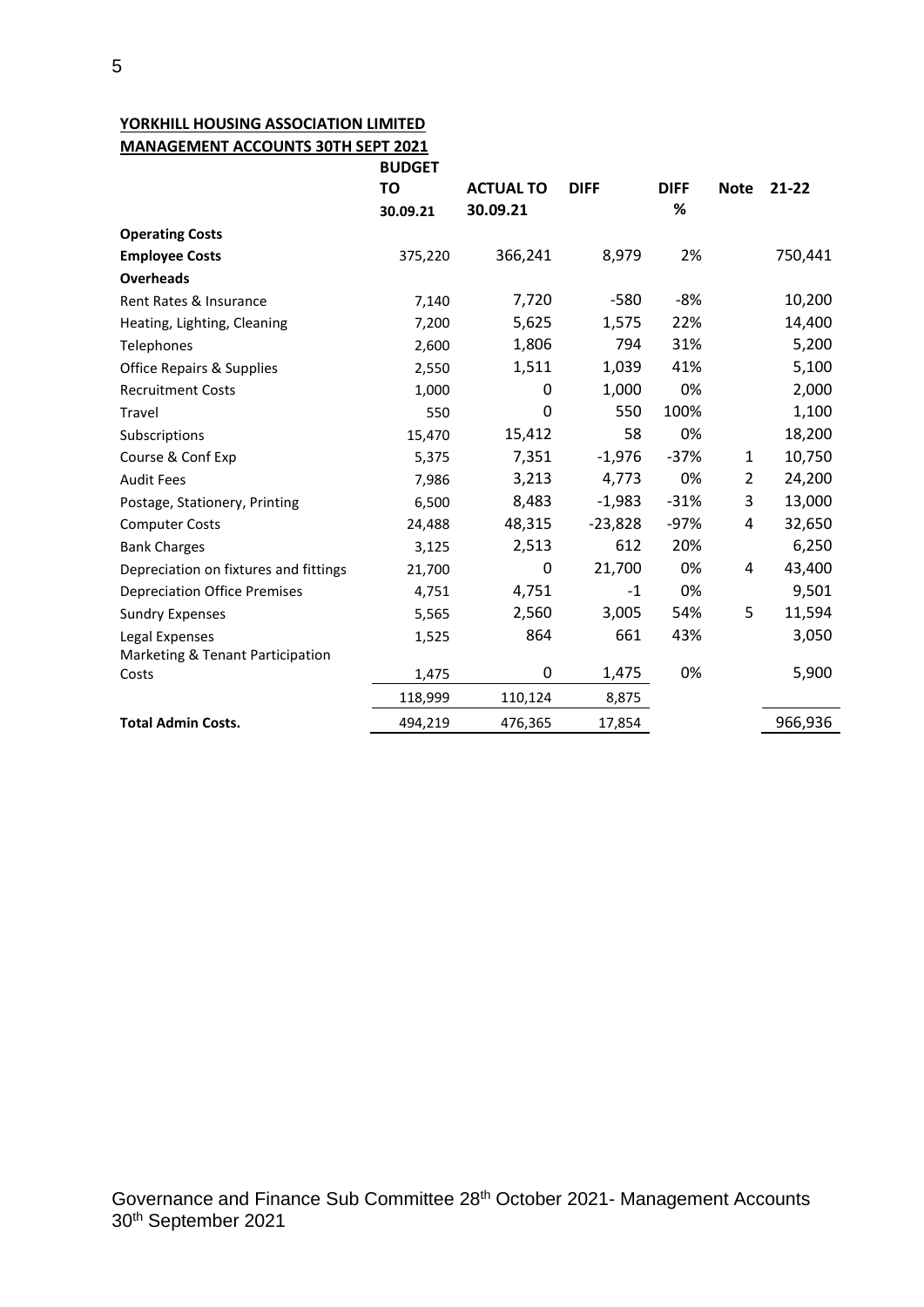**YORKHILL HOUSING ASSOCIATION LIMITED MANAGEMENT ACCOUNTS 30TH SEPT 2021 Note 21-22** 

| <b>Direct Costs</b>             |          |         |           |         |    |         |
|---------------------------------|----------|---------|-----------|---------|----|---------|
| Property Insurance              | 55,000   | 44,745  | 10,255    | 19%     | 6  | 55,000  |
| Legal fees-Rents                | 2,550    | 0       | 2,550     | 100%    | 7  | 5,100   |
| <b>Council tax Vacant Flats</b> | 308      | 0       | 308       | 100%    |    | 615     |
| <b>Other Factoring Costs</b>    | 796      | 784     | 12        | 1%      |    | 1,591   |
| Legal fees - Factoring          | 2,033    | 1,421   | 612       | 30%     |    | 4,066   |
| <b>Factoring Write Offs</b>     | $\Omega$ | 0       | 0         | 0%      |    | 300     |
| <b>Reactive Repairs</b>         | 59,850   | 38,689  | 21,161    | 35%     | 8  | 133,000 |
| <b>Cyclical Repairs</b>         | 85,243   | 66,256  | 18,987    | 22%     | 9  | 170,487 |
| Void Reactive Major Repairs     | 27,500   | 28,668  | $-1,168$  | -4%     |    | 55,000  |
| <b>Major Repairs</b>            | 53,401   | 78,309  | $-24,908$ | -47%    | 10 | 205,389 |
| Legal Fees - Gas Servicing      | 535      |         | 535       | 100%    |    | 1,070   |
| Key Purchase                    | 150      | 78      | 72        | 48%     |    | 300     |
| <b>Welfare Rights</b>           | 10,000   | 5,361   | 4,639     | 46%     | 11 | 20,000  |
| Consultancy fees                | 5,000    | 3,136   | 1,864     | $-100%$ |    | 10,000  |
|                                 | 302,365  | 267,447 | 34,918    |         |    |         |
| <b>Total Operating Costs</b>    | 796,585  | 743,812 | 52,773    |         |    | 661,918 |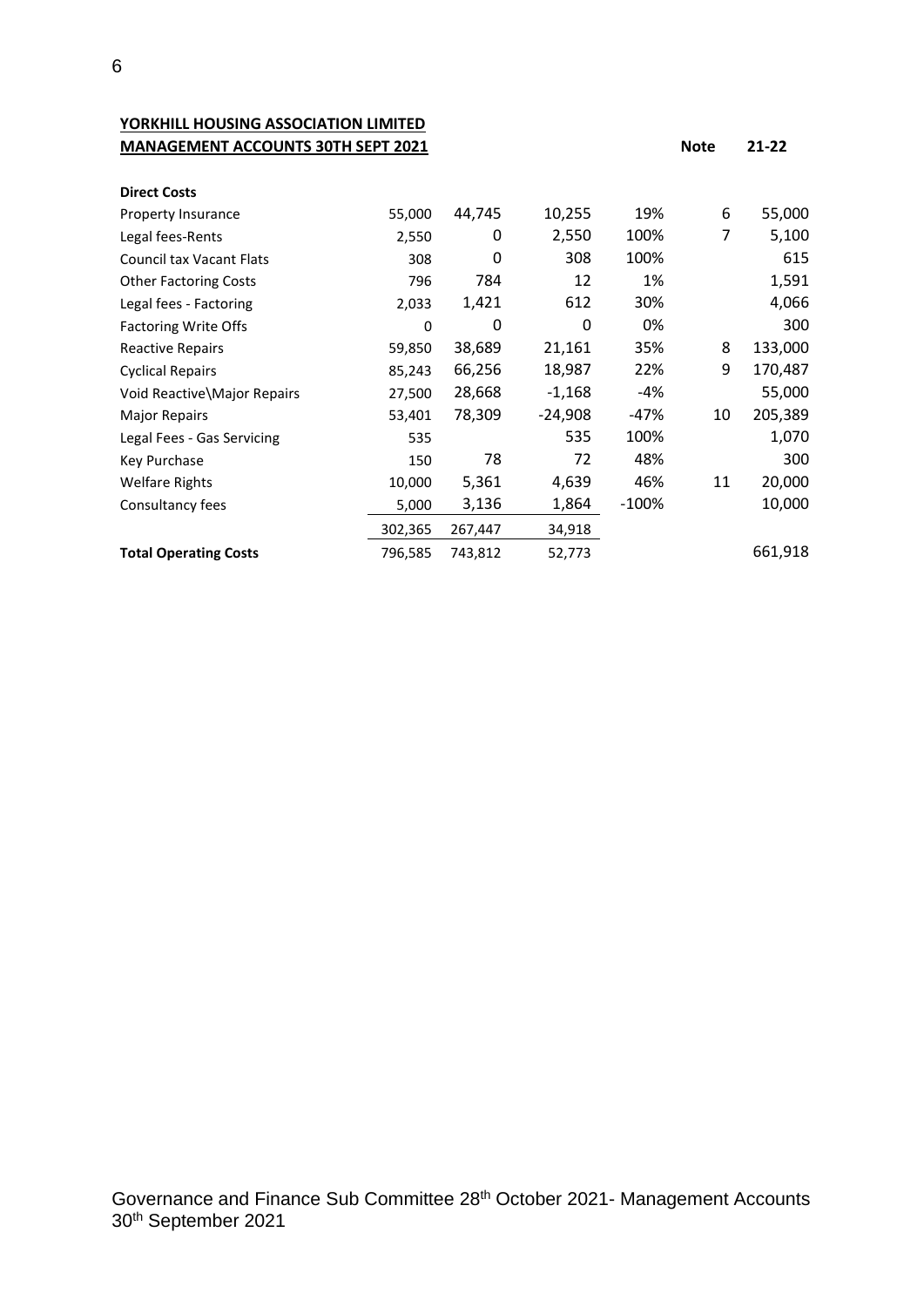# **YORKHILL HOUSING ASSOCIATION STATEMENT OF COMPREHENSIVE INCOME 30/09/2021**

|                                  | <b>BUDGET</b><br>TO | <b>ACTUAL TO</b> | <b>VARIANCE</b> | <b>VARIANCE</b> | <b>NOTE</b> | <b>YEAR</b> |
|----------------------------------|---------------------|------------------|-----------------|-----------------|-------------|-------------|
|                                  | 30.09.21            | 30.09.21         |                 | %               |             |             |
| <b>Rents Receivable</b>          | 886,968             | 883,796          | $-3,172$        | 0%              |             | 1,773,937   |
| Service Income                   | 48,715              | 48,843           | 128             | 0%              |             | 97,431      |
| Rent Overnewton St. Office       | 6,170               | 6,170            | 0               | 0%              |             | 12,340      |
|                                  | 941,854             | 938,809          | $-3,045$        |                 |             | 1,883,708   |
| Voids -                          | $-7,539$            | $-12,784$        | $-5,245$        | 70%             | 12          | $-15,078$   |
| Voids - Services                 | $-414$              | $-69$            | 345             | $-83%$          | 12          | $-828$      |
|                                  | 933,900             | 925,956          | $-7,944$        |                 |             | 1,867,802   |
| Amortisation of HAG              | 143,700             | 143,700          | 0               |                 |             | 287,400     |
| <b>Management Fees</b>           | 15,240              | 9,288            | $-5,952$        | $-39%$          | 13          | 76,200      |
| Admin fee - Major Repairs        | 931                 | 1,509            | 578             | 62%             | 14          | 2,000       |
| Admin fee - Processing Sales     | 1,861               | 2,675            | 814             | 44%             | 14          | 4,000       |
| Admin fee - fire alarm Testing   | 1,061               | 434              | $-627$          | -59%            | 14          | 2,280       |
| Admin fee - Insurance            | 2,500               | 0                | $-2,500$        | $-100%$         | 15          | 2,500       |
| <b>Maintenance Allowances</b>    | 625                 | $\mathbf 0$      | $-625$          |                 |             | 2,500       |
| <b>Total Income</b>              | 1,099,818           | 1,083,562        | $-16,256$       |                 |             | 2,244,682   |
|                                  |                     |                  |                 |                 |             |             |
| <b>Less: Operating Costs</b>     | 796,585             | 743,812          | 52,773          | 7%              |             | 1,628,854   |
| Service Costs - General Lettings | 48,715              | 54,892           | $-6,177$        | $-13%$          | 16          | 97,431      |
| <b>Bad Debts</b>                 | 10,000              | 0                | 10,000          |                 | 17          | 20,000      |
| Depcn. HLB                       | 257,847             | 257,847          | 0               | 0%              |             | 515,695     |
|                                  |                     |                  |                 |                 |             |             |
| <b>Total Expenditure</b>         | 1,113,147           | 1,056,551        | 56,596          |                 |             | 2,261,980   |
| <b>Operating Surplus/Deficit</b> | $-13,329$           | 27,011           | 40,340          |                 |             | $-17,298$   |
| Loss/Gain on Sale of Fixed       |                     |                  |                 |                 |             |             |
| Assets                           | $\mathbf 0$         | 0                | 0               |                 |             | 0           |
| Interest on investments          | 550                 | 17               | $-533$          | 0%              |             | 2,200       |
| Interest payable                 | $-14,588$           | $-14,783$        | $-195$          | 1%              |             | $-29,177$   |
| <b>Surplus/Deficit</b>           | $-27,368$           | 12,245           | 39,613          |                 |             | $-44,275$   |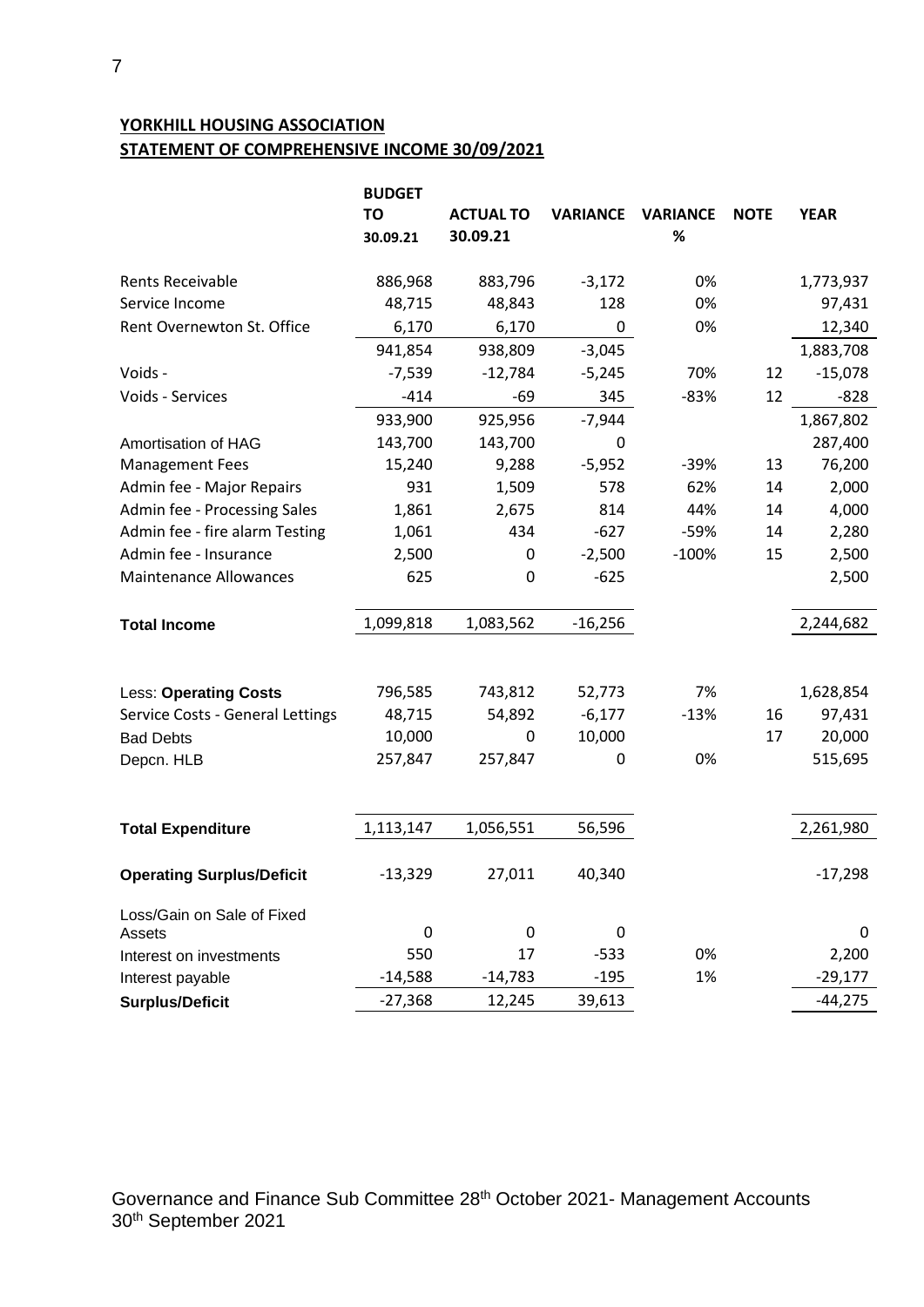## **YORKHILL HOUSING ASSOCIATION STATEMENT OF FINANCIAL POSITION AS AT 30/09/2021**

|                                              | 2020/21   | to 30/09/21 | 2021/22       |
|----------------------------------------------|-----------|-------------|---------------|
|                                              |           |             | <b>BUDGET</b> |
| <b>TANGIBLE FIXED ASSETS</b>                 |           |             |               |
| Housing properties                           | 7,220,876 | 7,014,797   | 7,436,430     |
| <b>Other Fixed Assets</b>                    | 408,640   | 421,795     | 560,619       |
|                                              | 7,629,516 | 7,436,592   | 7,997,049     |
| <b>CURRENT ASSETS</b>                        |           |             |               |
| Debtors                                      | 250,944   | 176,574     | 259,252       |
| Cash at bank and in hand                     | 2,293,256 | 2,193,309   | 1,480,503     |
|                                              |           |             |               |
|                                              | 2,544,200 | 2,369,883   | 1,739,755     |
| <b>CREDITORS</b>                             |           |             |               |
| Amounts falling due within one year          | 1,148,126 | 984,473     | 1,112,610     |
| <b>NET CURRENT ASSETS</b>                    | 1,396,074 | 1,385,410   | 627,145       |
| <b>TOTAL ASSETS LESS CURRENT LIABILITIES</b> | 9,025,590 | 8,822,002   | 8,624,194     |
| <b>CREDITORS</b>                             |           |             |               |
| Amounts falling due after more than one year | 5,688,520 | 5,520,027   | 5,345,421     |
| <b>SHAPS DB Liability</b>                    | 360,000   | 312,661     | $-89,337$     |
| <b>NET ASSETS</b>                            | 2,977,070 | 2,989,314   | 3,368,109     |
| <b>CAPITAL AND RESERVES</b>                  |           |             |               |
| Called up share capital                      | 115       | 114         | 110           |
| Revenue reserves                             | 2,976,955 | 2,989,200   | 3,367,999     |
|                                              |           |             |               |
|                                              | 2,977,070 | 2,989,314   | 3,368,109     |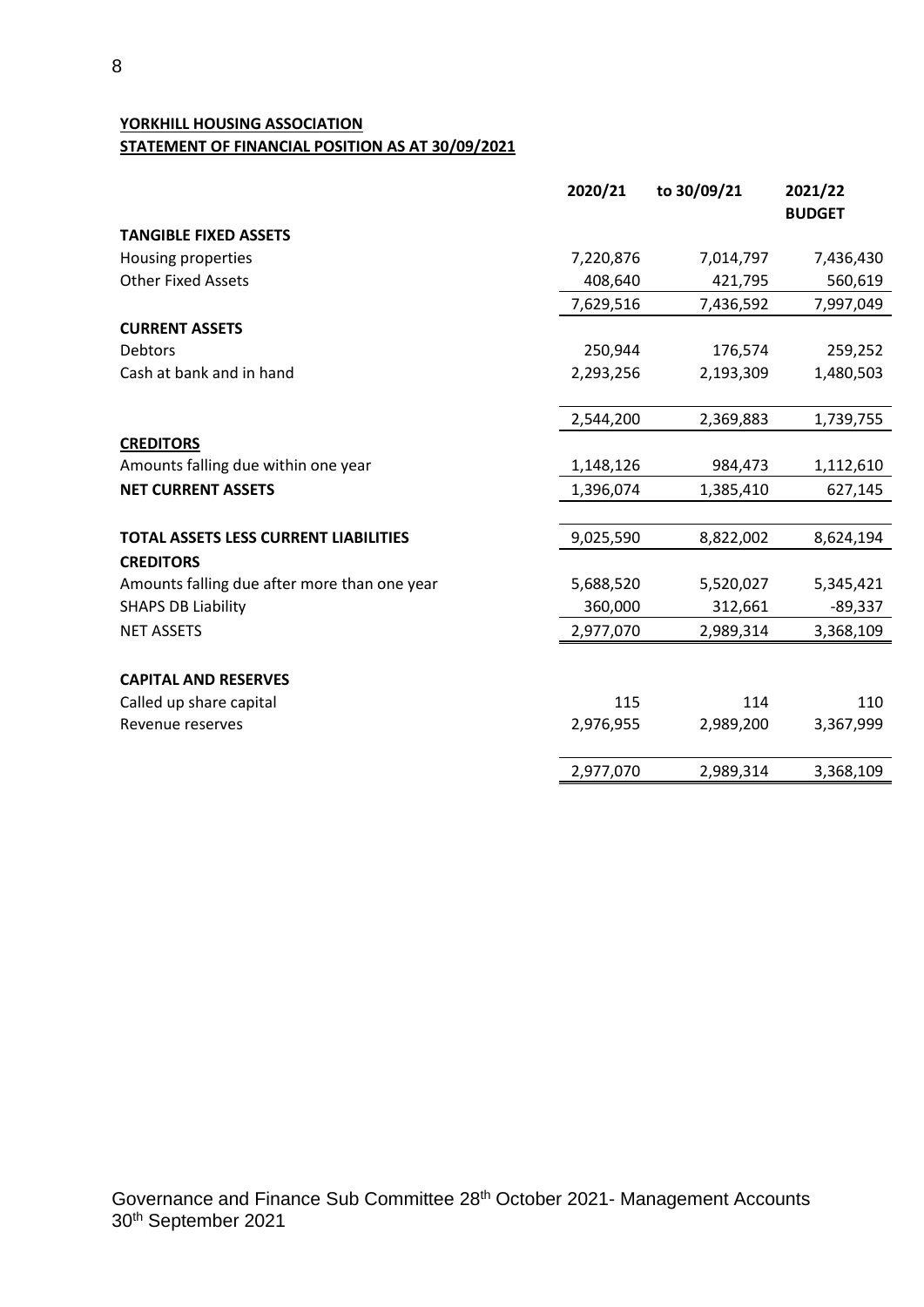**YORKHILL HOUSING ASSOCIATION STATEMENT OF CASH FLOW AS AT 30/09/2021**

|                                                                                                 | 2020/21      | to 30.09.2021 | 2021/22<br><b>PROJECTED</b> |
|-------------------------------------------------------------------------------------------------|--------------|---------------|-----------------------------|
| <b>Operating Surplus</b>                                                                        | 292,125.0    | 27,011        | 7,703.0                     |
| Depcn & Amort                                                                                   | 199,695.0    | 118,898       | 281,195.0                   |
| Inc/(Dec) in payables                                                                           | (114, 529.0) | $-163,653$    | 57,990.0                    |
| (Inc)/Dec in receivables                                                                        | (9,067.0)    | 74,370.0      | (6,330.0)                   |
| Net Cash from Operating Activities                                                              | 368,224      | 56,626        | 340,558.0                   |
| <b>Interest Received</b>                                                                        | 5,683.0      | 17            | 2,200.0                     |
| <b>Interest Paid</b>                                                                            | (30, 738.0)  | (14, 783.0)   | (29, 177.0)                 |
| Return on Investment                                                                            | $-25,055$    | $-14,766$     | (26, 977.0)                 |
| Capital Expenditure & Financial Investment<br>Construction or acquisition of Housing properties |              |               |                             |
| <b>Improvement of Housing</b>                                                                   | (89, 836.0)  | (51,768.0)    | (643, 606.0)                |
| Construction or acquisition of other Non-Current Assets                                         | (36, 448.0)  | (17,906.0)    | (90,000.0)                  |
| Sale of Social Housing Properties                                                               | 0            | 0             | 0.0                         |
| Grants (Repaid) / Received                                                                      | 0            | 0             | 0.0                         |
| <b>CAPITAL EXPENDITURE AND FINANCIAL INVESTMENT</b>                                             | $-126,284$   | $-69,674$     | (733, 606.0)                |
| <b>NET CASH BEFORE FINANCING</b>                                                                | 216,885      | $-27,814$     | (420, 025.0)                |
| Financing                                                                                       | 0.0          | 0             | 0.0                         |
| Equity drawdown                                                                                 | 0.0          | 0             | 0.0                         |
| Debt drawndown                                                                                  | 0.0          | 0             | 0.0                         |
| Debt repayment                                                                                  | (135, 222.0) | (72, 132.0)   | (145, 311.0)                |
| Reserves Ajd re Auditors Journals                                                               |              | 0.0           | 0.0                         |
| <b>NET CASH FROM FINANCING</b>                                                                  | $-135,222$   | $-72,132$     | (565, 336.0)                |
| <b>INCREASE / (DECREASE) IN NET CASH</b>                                                        | 81,663       | $-99,946$     | (985, 361.0)                |
| Cash Balance                                                                                    |              |               |                             |
| <b>Balance Brought Forward</b>                                                                  | 2,211,593.0  | 2,293,256     | 2,293,256.0                 |
| Increase / (Decrease) in Net Cash                                                               | 81,663.0     | $-99,946$     | (565, 336.0)                |
| <b>CLOSING BALANCE</b>                                                                          | 2,293,256    | 2,193,309     | 1,727,920.0                 |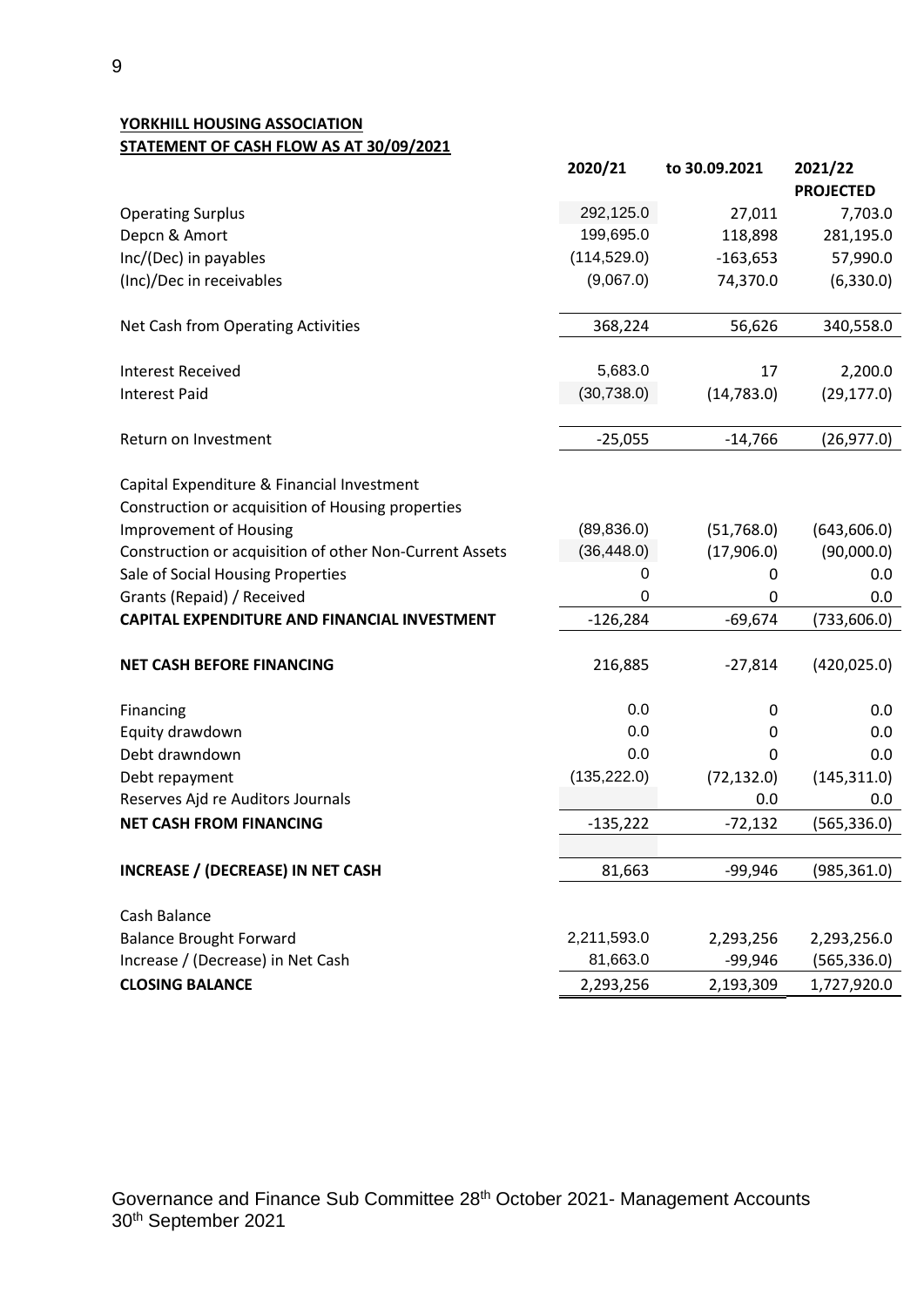#### **ADDITIONAL NOTES:**

#### **TREASURY MANAGEMENT UPDATE AS AT 30/09/2021**

The Association has one loan facility with the Triodos bank for £1.3M. The loan has been drawn down in full and a capital repayment schedule is in place. The amount outstanding as at 30 Sept 2021 Triodos was £908,847.

Total capital repayments of £25,150 have been made in the year towards the loan balances as at 30 Sept 2021.

The Association paid loan interest of £14,783 in the year to date.

| BANK BALANCES AS AT 30/09/2021          |                  | <b>Notes</b>                                        |
|-----------------------------------------|------------------|-----------------------------------------------------|
| <b>Bank of Scotland Current Account</b> | £<br>260,254     |                                                     |
| <b>Bank of Scotland HOBS</b>            | 681,313          | 0.01% per annum on account balance                  |
| Santander                               | 219,073          | 0.35% 1 year term deposit fixed until<br>14/06/2022 |
| Nationwide                              | 511,592          | 0.30% 1 year term deposit fixed until<br>08/02/2022 |
| <b>Bank of Scotland</b>                 | 520,877          | 0.05% 1 year term deposit fixed until<br>12/05/2022 |
| Petty Cash                              | 200<br>2,193,309 |                                                     |

#### **DEBTOR ANALYSIS**

| <b>Factoring Arrears</b>           | 37,139    |
|------------------------------------|-----------|
| <b>Rent Arrears</b>                | 154,575   |
| <b>Prepayments and Accruals</b>    | 24,230    |
| <b>Tenant Recharges</b>            | 5,738     |
| <b>Insurance Claims</b>            | 22,214    |
| <b>Parking Permits</b>             | 550       |
| <b>Overnewton Community Centre</b> | 15,743    |
| <b>Provision for Bad Debts</b>     | $-83,615$ |
|                                    | 176,524   |

Governance and Finance Sub Committee 28<sup>th</sup> October 2021- Management Accounts 30 th September 2021